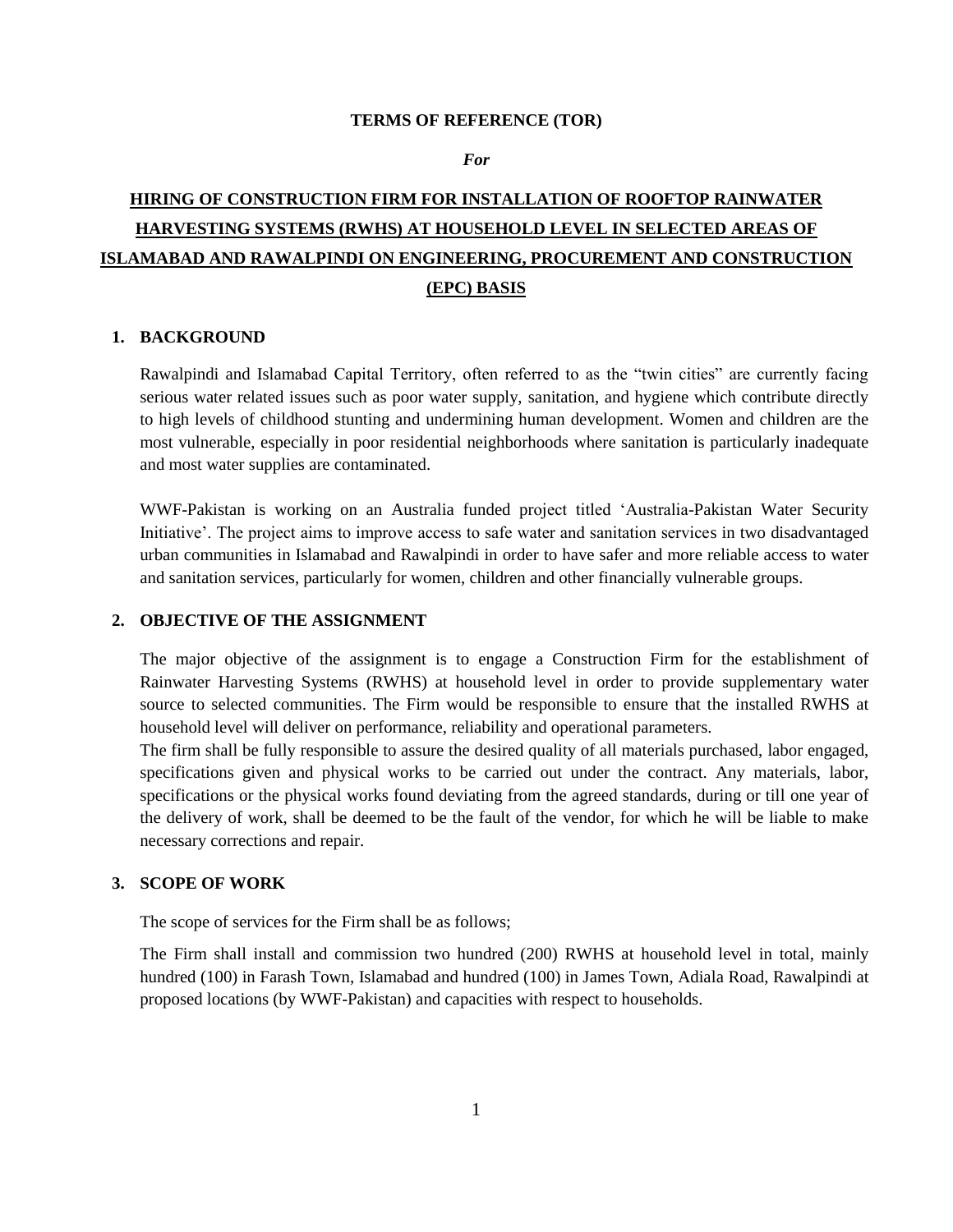# **Typical Design**

- Typical Designs
- Typical Engineer"s Estimate and Bill of Quantities (BOQ) / Cost estimation

## **Installation & Commissioning**

- Procurement and installation of state-of-the-art household rainwater harvesting systems (including all civil & plumbing works) as per the detailed design
- High quality pipes/equipment is required
- Core cutting machine may be required for some households
- Complete commissioning of household RWHS
- Training of relevant persons for proper operation

# **Other Requirements**

 Under the contract, the firm is completely bound not to assign or sub contract any of the activities prescribed herein the contract to any one, not mentioned earlier in the contract and without prior permission of WWF-Pakistan

# **4. EQUIPMENT SPECIFICATION**

The equipment specification list is provided below;

| <b>Component/Equipment</b>                                              | <b>Material/Specification</b>                                                                                                                                                 | Quantity<br>(per<br>household) | Unit | Unit<br>Rate <sup>1</sup><br>(PKR) | <b>Total</b><br><b>Amount</b><br>(PKR) |
|-------------------------------------------------------------------------|-------------------------------------------------------------------------------------------------------------------------------------------------------------------------------|--------------------------------|------|------------------------------------|----------------------------------------|
| Water Storage Tank -<br>Capacity 1000 liters / 250<br><b>US</b> Gallons | PE/Master or Equivalent<br>(6 layers food grade)<br>Proper certifications will<br>be submitted by the Firm.                                                                   | 200                            | No.  |                                    |                                        |
| Drainpipes (gutters /<br>downspouts)                                    | UPVC / medium Class B<br>$(4"$ Dia.) / Master or<br>equivalent                                                                                                                | 14,000<br>(1,100)<br>lengths)  | Rft. |                                    |                                        |
| Stand                                                                   | Iron stand / red oxide<br>premier with coating of<br>black paint (Circular<br>stand with height 2.5 ft<br>and dia 40 inch)<br>Iron stand sheet: 16-<br>gauge sheet with angle | 200                            | No.  |                                    |                                        |

 1 **The cost is exclusive of all tax**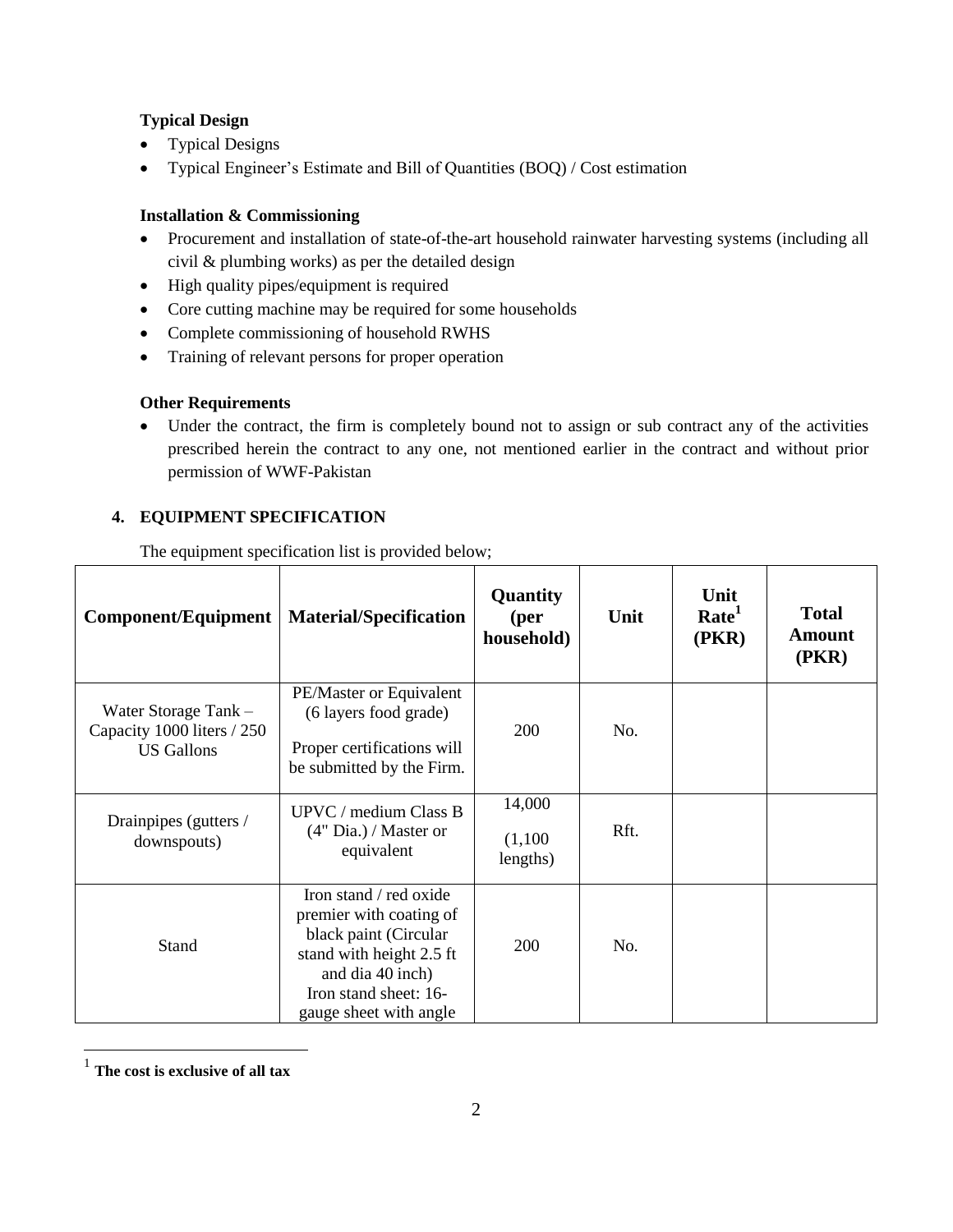|                               | cross on top<br>Suggested angle: 1.5<br>inches with 6mm<br>thickness                       |          |     |  |
|-------------------------------|--------------------------------------------------------------------------------------------|----------|-----|--|
| <b>Fine Sieve</b>             | Stainless steel at the inlet<br>of every<br>downspout/drainpipe / 25<br>mm / 1" Sieve Size | 400      | No. |  |
| Elbows 90°                    | UPVC, Sch 40 (4" Dia.) /<br>Master or equivalent                                           | 2,000    | No. |  |
| Elbows 45°                    | UPVC, Sch 40 (4" Dia.) /<br>Master or equivalent                                           | 1,000    | No. |  |
| Elbow M/F                     | UPVC, Sch 40 (4" Dia.) /<br>Master or equivalent                                           | 1,000    | No. |  |
| <b>Equal Tee</b>              | UPVC, Sch 40 (4" Dia.) /<br>Master or equivalent                                           | 200      | No. |  |
| <b>UPVC Binding Solutions</b> | $1/2$ kg $\overline{Box}$                                                                  | 120      | No. |  |
| Clamps                        | MS Galvanized - 4"                                                                         | 1,800    | No. |  |
| Nails/Screw                   | Steel / 2" Length                                                                          | 3,600    | No. |  |
| Flat Washers/Rawal            | Steel                                                                                      | 3,600    | No. |  |
| <b>Sockets</b>                | UPVC, Sch 40 (4" Dia.)                                                                     | 400      | No. |  |
| Tap                           | Plastic / Stainless steel                                                                  | 200      | No. |  |
| Cleanout                      | UPVC, Sch 40 (4" Dia.) /<br>Master or equivalent                                           | 200      | No. |  |
| Labor / Installation Cost     | Lump sum                                                                                   | Lump sum |     |  |

- The average size of each household is **3 Marlas**
- Complete plumbing and installation of pipes including elbows, equal tees, sockets, clamps, binding solution, and any other necessary item
- The financial proposal must contain unit cost of **each item mentioned above**
- Payment will be according to actual installation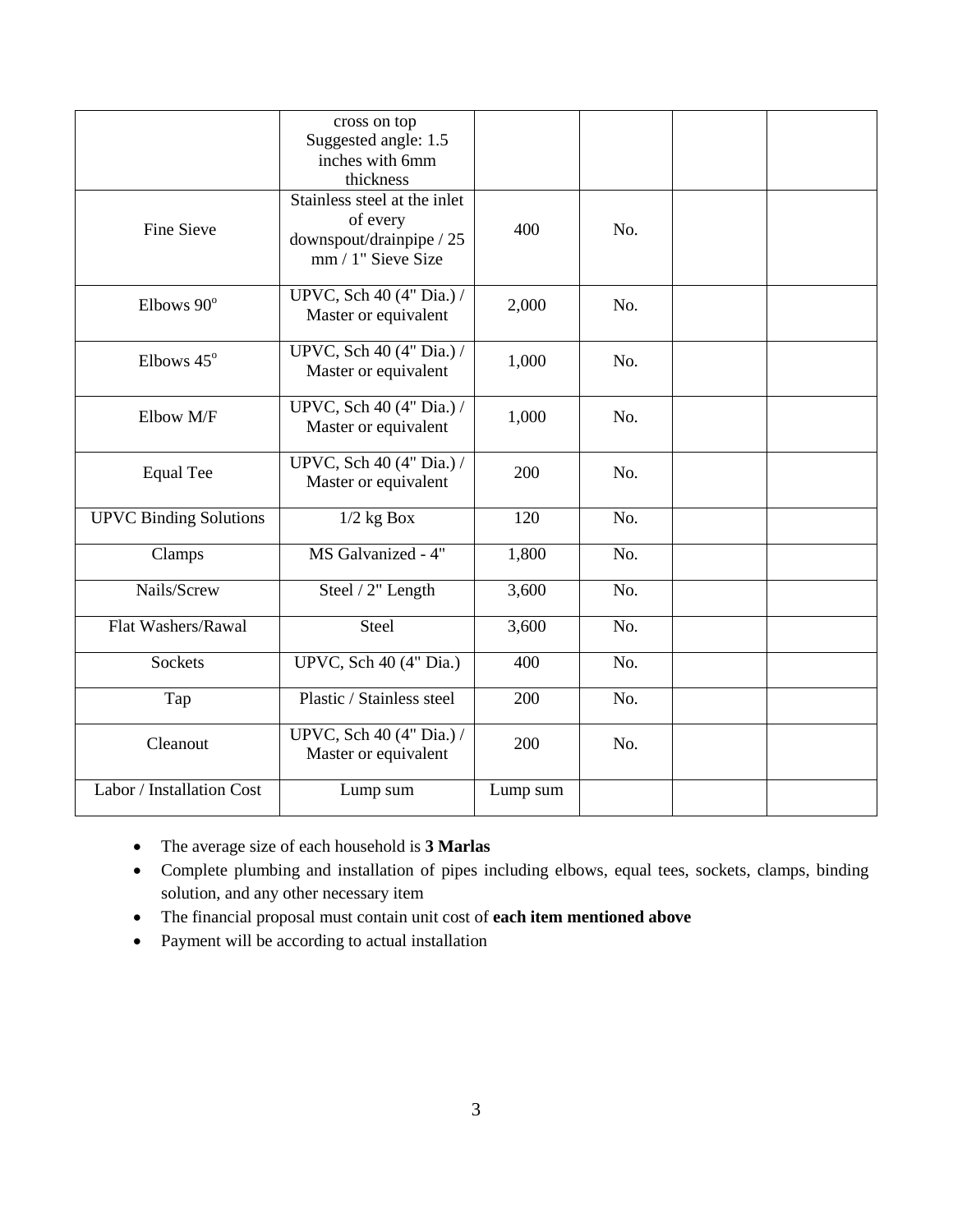# **5. DELIVERABLES**

The following deliverables shown in the table below shall be submitted by firm for completion of Project. The timelines of the project deliverables are stringent and non-negotiable.

| Sr. No. | <b>Deliverable</b>                                                             |
|---------|--------------------------------------------------------------------------------|
| 1.      | Typical Design Report (conceptual/typical designs)                             |
| 2.      | Complete cost estimation                                                       |
| 3.      | Procurement list of all materials with name, specifications, company           |
| 4.      | Project Completion Report (as built drawing and complete pictures of facility) |

## **6. PERIOD OF CONTRCAT**

The duration of complete work & report submission is five (05) months including both sites.

## **7. REQUIRED QUALIFICATION**

- The Firm must be registered with the Pakistan Engineering Council (PEC)
- Minimum 05 years of experience in providing General Civil Works.
- Be able to demonstrate working ability under the COVID-19 (Corona Virus) circumstances as per the construction works guidelines issued by the Government of Pakistan
- Should be able to follow all the required Health, Safety and Environmental (HSE) protocols, as specified under the WWF-Pakistan HSE safeguard policy
- Should be able to comply with all the national and provincial construction standards and labor protocols

## **8. PROPOSAL SUBMISSION REQUIREMENT**

- Technical proposal with a brief on rainwater harvesting systems
- Financial proposal with rates and total cost of work which is to be filled in the table provided above against the given quantities (Cost must be exclusive of all taxes)
- Profile of firm

Kindly submit the proposal in a sealed envelope to:

**Zahid Sultan Jadoon Director Operations WWF-Pakistan Inside Ali Institute of Education, Ferozepur Road, Lahore.** 

**For any queries, please write to [wwfadmin@wwf.org.pk](mailto:wwfadmin@wwf.org.pk) and copy to [fanadeem@wwf.org.pk,](mailto:fanadeem@wwf.org.pk) [shrizvi@wwf.org.pk](mailto:shrizvi@wwf.org.pk) and [habbasi@wwf.org.pk](mailto:habbasi@wwf.org.pk) .**